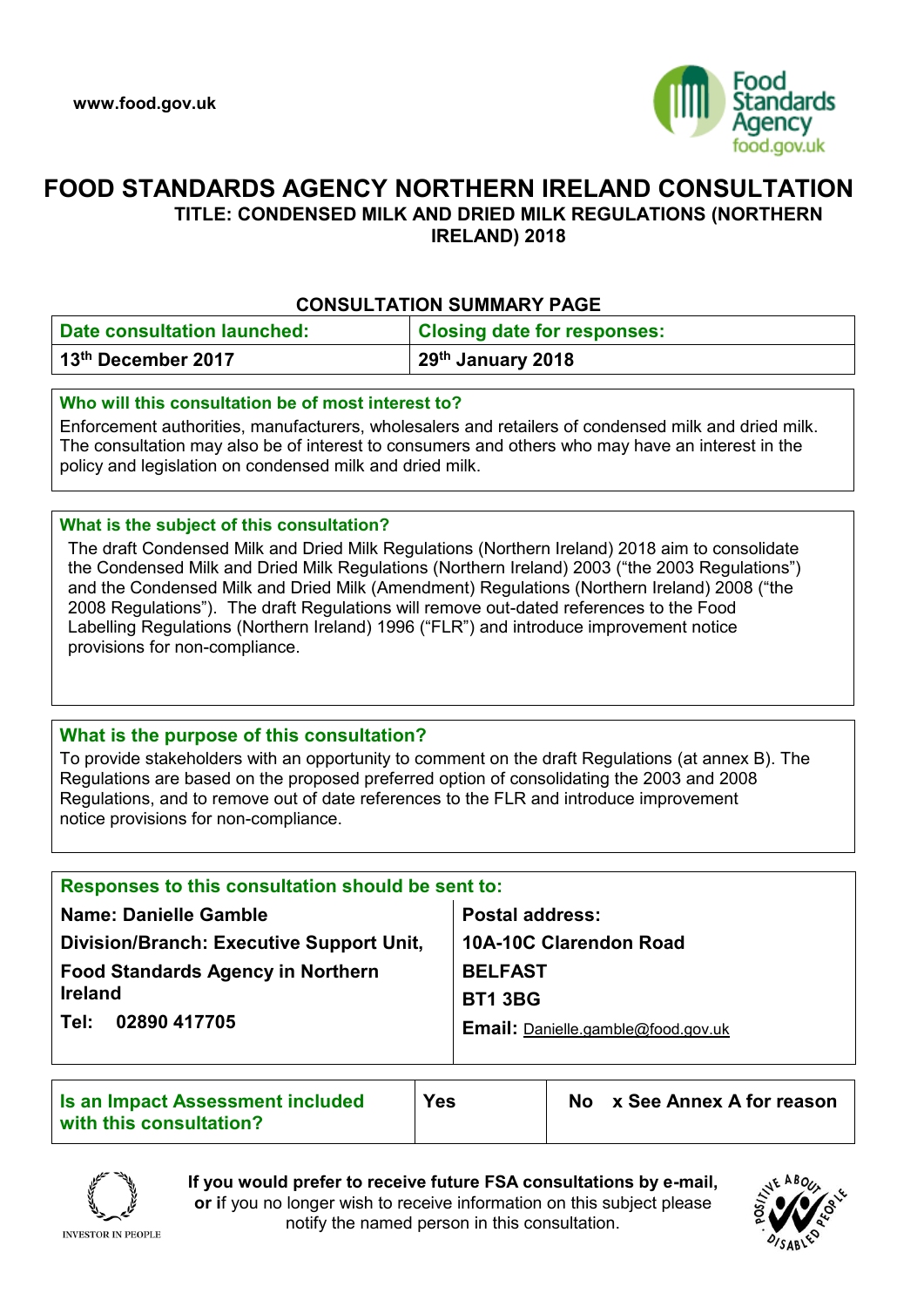# **CONDENSED MILK AND DRIED MILK REGULATIONS (NORTHERN IRELAND) 2018**

# **DETAIL OF CONSULTATION**

Food Standards Agency in Northern Ireland (FSA) welcomes your comments on the draft Condensed Milk and Dried Milk Regulations (Northern Ireland) 2018 (see Annex B).

# **Introduction**

- 1.The purpose of the draft Regulations is to
	- Consolidate the 2003 and 2008 regulations
	- Correct out-dated references to the FLR; and
	- Allow enforcement officers to issue improvement notices for noncompliance

# **Background**

- 2.Currently domestic rules in this area are provided by the 2003 and 2008 Regulations. The 2003 and 2008 Regulations implement EU Directive 2001/114/EC and 2007/61/EC respectively. Directive 2001/114/EC lays down compositional standards relating to certain partly or wholly dehydrated preserved milk products intended for human consumption. Directive 2007/61/EC amends 2001/114/EC adjusting compositional standards relating to certain partly or wholly dehydrated preserved milk products intended for human consumption.
- 3.Currently, the 2003 Regulations refer to the labelling requirements of the FLR. However, the majority of the provisions contained in the FLR were revoked by the Food Information Regulations (Northern Ireland) 2014 (FIR). The references to the FLR in the 2003 Regulations therefore need to be removed.
- 4.Most of the references to the FLR in other food-related regulations were removed by the FIR in 2014. It was decided at the time not to use the FIR to remove the reference to the FLR from the 2003 Regulations. The rationale was at that time, a consultation was being undertaken by FSA in Northern Ireland to make a separate SR to amend the 2003 Regulations, and it was intended to use those amendment Regulations to correct the references to the FLR. In the event, those amendment Regulations were never made, effectively retaining the incorrect references to the FLR in the 2003 Regulations.

## **Enforcement**

- 5.The draft SR provides an opportunity to bring the condensed milk and dried milk regulations in line with other food labelling and compositional Regulations by introducing improvement notice provisions for non-compliance.
- 6.Improvement notices would be used as part of the hierarchy of enforcement when informal measures are no longer appropriate and the contravention or issue should be elevated to formal enforcement action. If the conditions set by an improvement notice are not met then the non-compliance with those conditions will be a criminal offence. Businesses will have the opportunity to appeal against an improvement notice; appeals will be heard by a magistrate's court.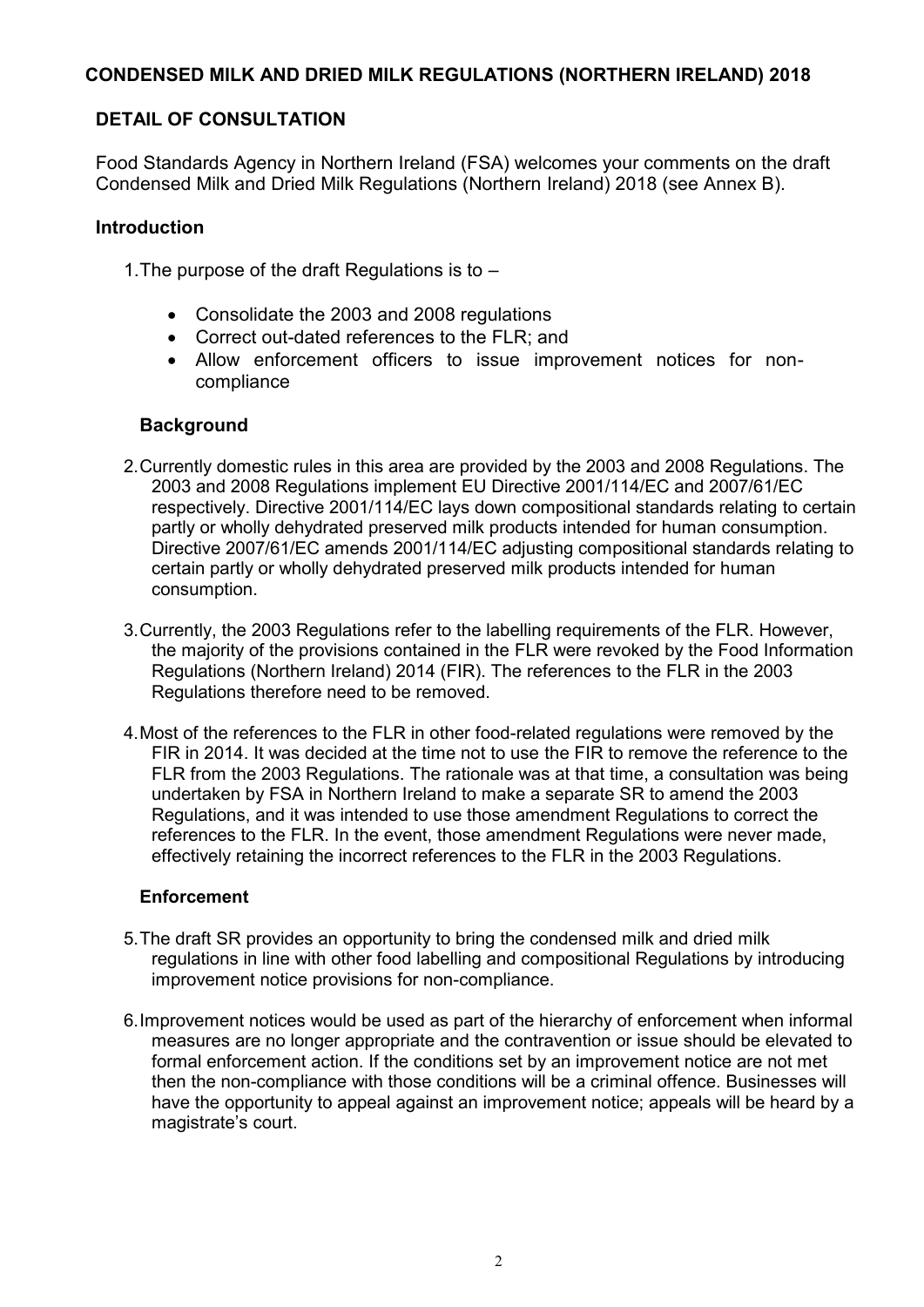# **Proposals**

The options being considered are:

- 1. Do nothing. Allow the 2003 and 2008 Regulations to remain in place with incorrect references to the FLR. This option may cause unintentional non-compliance by businesses making condensed milk and dried milk and cause confusion for enforcement authorities enforcing the 2003 and 2008 Regulations.
- 2. Revoke and replace the 2003 and 2008 Regulations to correct references to the FLR and take this opportunity to bring the condensed milk and dried milk regulations in line with other food composition and labelling regulations by introducing improvement notice provisions for non-compliance.

## **Key proposals:**

- Revoke and replace the 2003 and 2008 Regulations
- Remove references to the FLR
- Introduce improvement notices provisions for non-compliance

## **Consultation Process**

A six-week consultation is being launched to provide interested parties with the opportunity to comment on these proposals. A full twelve-week consultation is not deemed necessary in this case as the proposed amendment only consolidates current regulations, while also correcting a technical reference to FLR and introduces improvement notices which are already widely used in food standards related legislation.

We are particularly keen to hear from Small and Medium Enterprises (SMEs) on any likely impact and would encourage them to comment on all aspects of the proposal.

Any responses received as part of this consultation will be given careful consideration and a summary of the responses received will be published on our website within three months of publication of the regulation.

## **CONDENSED MILK AND DRIED MILK REGULATIONS (NORTHERN IRELAND) 2018**

**Questions asked in this consultation:**

**Q1: We are not conducting an Impact Assessment as we don't believe there will be an impact on businesses or Enforcement Authorities. We would like to request that any businesses or Enforcement Authorities who feel they may be impacted by the change in regulations please respond to the consultation.** 

**Q2: We invite stakeholders including Enforcement Authorities to comment on the enforcement proposals as outlined within the consultation package.**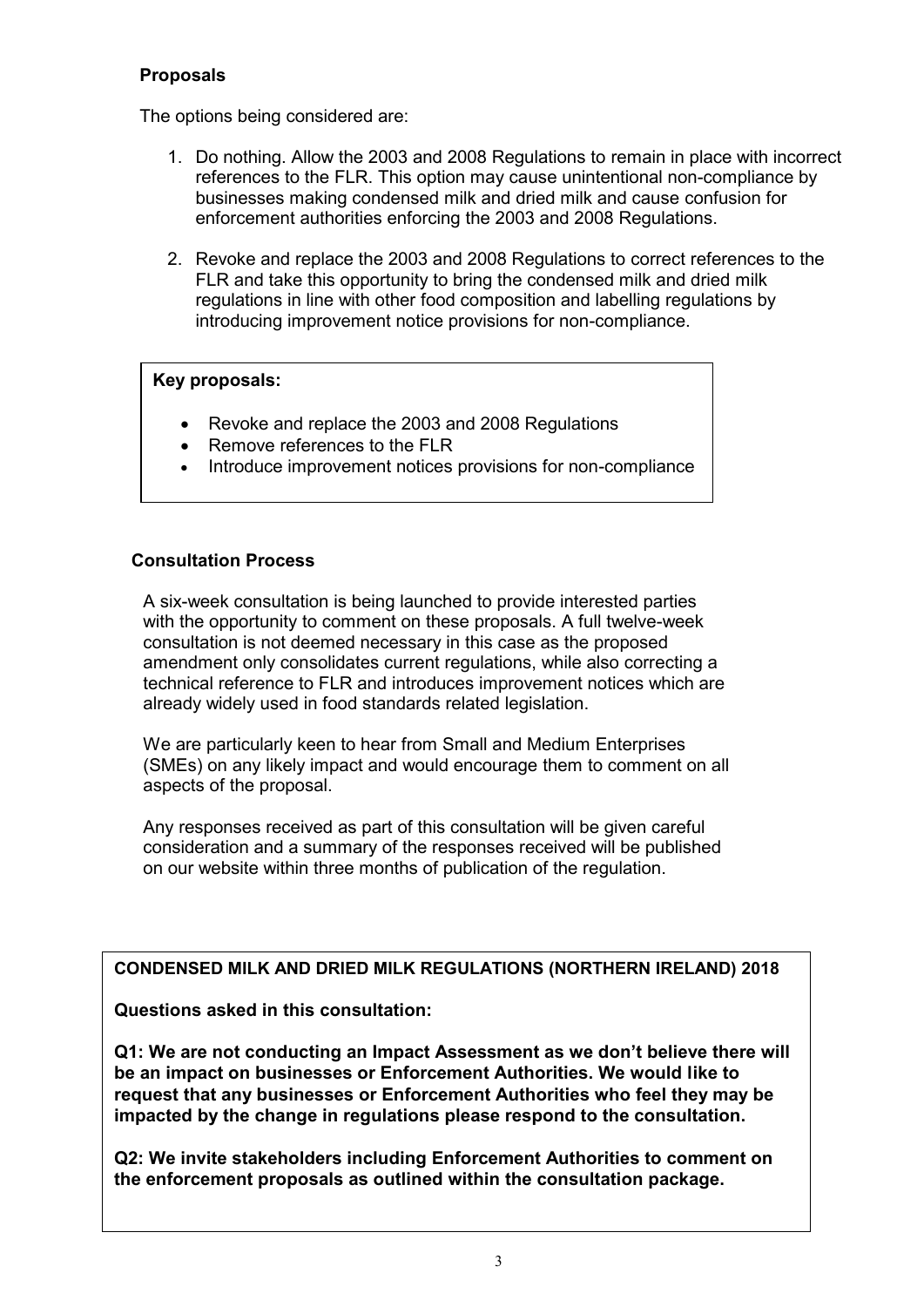## **Other relevant documents**

- 7.The partly or wholly dehydrated preserved milk for human consumption Directive 2001/114/EC can be found here [http://eur-lex.europa.eu/legal](http://eur-lex.europa.eu/legal-content/EN/TXT/?uri=CELEX%3A32001L0114)[content/EN/TXT/?uri=CELEX%3A32001L0114.](http://eur-lex.europa.eu/legal-content/EN/TXT/?uri=CELEX%3A32001L0114)
- 8.The partly or wholly dehydrated preserved milk for human consumption Directive 2007/61/EC can be found here [http://eur-lex.europa.eu/legal](http://eur-lex.europa.eu/legal-content/EN/TXT/?uri=celex%3A32007L0061)[content/EN/TXT/?uri=celex%3A32007L0061.](http://eur-lex.europa.eu/legal-content/EN/TXT/?uri=celex%3A32007L0061)

## **Responses**

9.**Responses are required by close 29th January 2018**. Please state, in your response, whether you are responding as a private individual or on behalf of an organisation/company (including details of any stakeholders your organisation represents).

Thank you on behalf of the Food Standards Agency in Northern Ireland for participating in this public consultation.

Yours,

**Danielle Gamble Executive Support Unit Food Standards Agency** 

**Enclosed Annex A: Standard Consultation Information Annex B: Draft Statutory Rule Annex C: List of interested parties**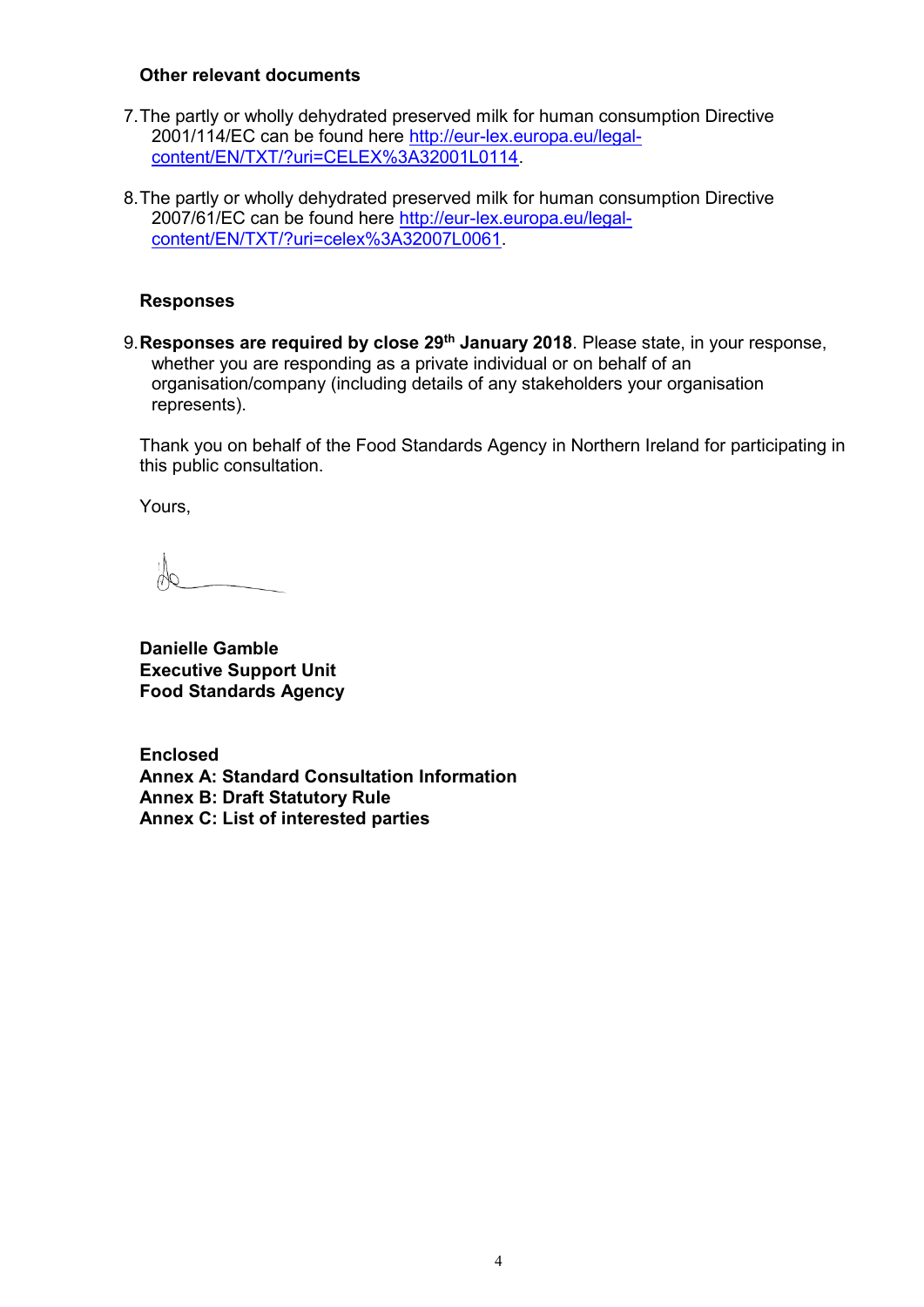### **Annex A – Standard Consultation Information**

## **Publication of personal data and confidentiality of responses**

- 1. In accordance with the FSA principle of openness we shall keep a copy of the completed consultation and responses, to be made available to the public on receipt of a request to the FSA Consultation Coordinator (020 7276 8308). The FSA will publish a summary of responses, which may include your full name. Disclosure of any other personal data would be made only upon request for the full consultation responses. If you do not want this information to be released, please complete and return the Publication of Personal Data form, which is on the website at **http://www.food.gov.uk/multimedia/worddocs/dataprotection.doc** Return of this form does not mean that we will treat your response to the consultation as confidential, just your personal data.
- 2. In accordance with the provisions of Freedom of Information Act 2000/Environmental Information Regulations 2004, all information contained in your response may be subject to publication or disclosure. If you consider that some of the information provided in your response should not be disclosed, you should indicate the information concerned, request that it is not disclosed and explain what harm you consider would result from disclosure. The final decision on whether the information should be withheld rests with the FSA. However, we will consider your views when making this decision.
- 3. Any automatic confidentiality disclaimer generated by your IT system will not be considered as such a request unless you specifically include a request, with an explanation, in the main text of your response.

## **Further information**

- 4. A list of interested parties to whom this letter is being sent appears in Annex C. Please feel free to pass this document to any other interested parties, or send us their full contact details and we will arrange for a copy to be sent to them direct.
- 5. Please contact us if you require this consultation in an alternative format such as Braille or large print.
- 6. This consultation has been prepared in accordance with HM Government consultation principles1.

1 http://www.bis.gov.uk/policies/bre/consultation-guidance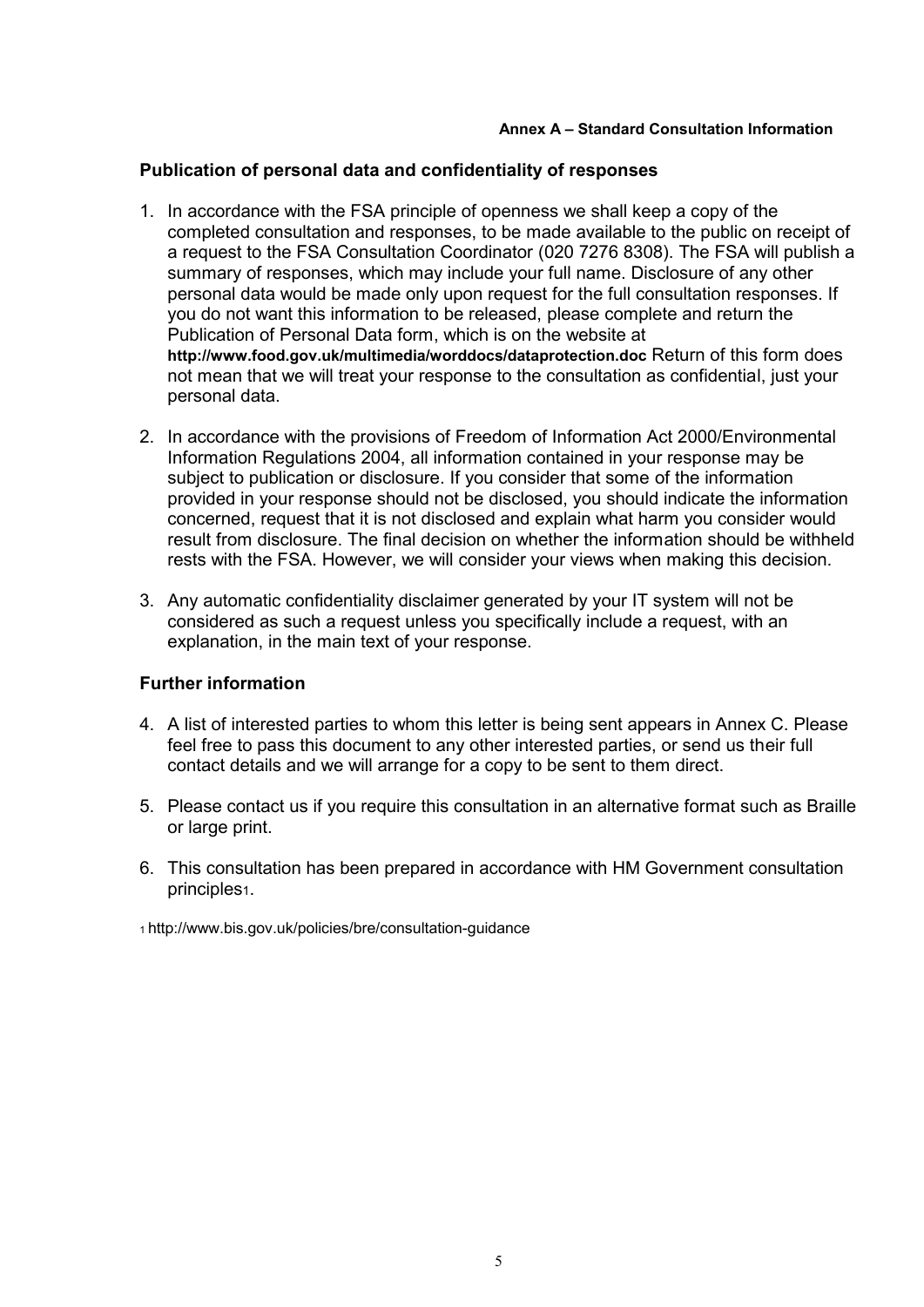# **2018 No. 0000**

# **FOOD**

# The Condensed Milk and Dried Milk Regulations (Northern Ireland) 2018

| Made                    | $\sim$ | $\sim$ | - | 0th Month 2018 |
|-------------------------|--------|--------|---|----------------|
| Coming into operation - |        |        |   | 0th Month 2018 |

The Department of Health(**a**) makes the following Regulations in exercise of the powers conferred on it by Articles  $16(1)(a)$  and  $(e)$ ,  $17(1)$ ,  $25(1)$  and  $(3)$ ,  $26(3)$  and  $47(2)$  of the Food Safety (Northern Ireland) Order 1991(**b**) and paragraph 1A of Schedule 2 to the European Communities Act 1972(**c**).

These Regulations make provision for a purpose mentioned in section  $2(2)$  of the European Communities Act 1972 and it appears to the Department of Health, Social Services and Public Safety that it is expedient for any reference in the following Regulations to a European Union instrument referred to in regulation 2(4) to be construed as a reference to that instrument as amended from time to time.

In accordance with Article 47(3A) of that Order, it has had regard to relevant advice given by the Food Standards Agency.

As required by Article 9 of Regulation (EC) No. 178/2002 of the European Parliament and of the Council laying down the general principles and requirements of food law, establishing the European Food Safety Authority and laying down procedures in matters of food safety(**d**), there has been open and transparent public consultation during the preparation and evaluation of these Regulations.

#### **Citation and commencement**

**1.** These Regulations may be cited as the Condensed Milk and Dried Milk Regulations (Northern Ireland) 2018 and come into operation on 0th Month 2018.

#### **Interpretation**

 $\ddot{ }$ 

**2.**—(1) In these Regulations—

<sup>(</sup>**a**) Formerly the Department of Health, Social Services and Public Safety; see 2016 c.5 (N.I), section1

<sup>(</sup>**b**) S.I. 1991/762 (N.I.7) as amended by S.I. 1996/1663 (N.I. 12), paragraphs 26 to 42 of Schedule 5 and Schedule 6 to the Food Standards Act 1999 c.28 and S.R. 2004 Nos. 482 and 505

<sup>(</sup>**c**) 1972 c. 68. Section 2(2) was amended by section 27(1)(a) of the Legislative and Regulatory Reform Act 2006 (c. 51) and Part 1 of the Schedule to the European Union (Amendment) Act 2008 (c. 7)

<sup>(</sup>**d**) OJ No. L31, 1.2.2002, p.1; that Regulation was last amended by Commission Regulation (EC) No. 575/2006 (OJ No. L100, 8.4.2006, p.3)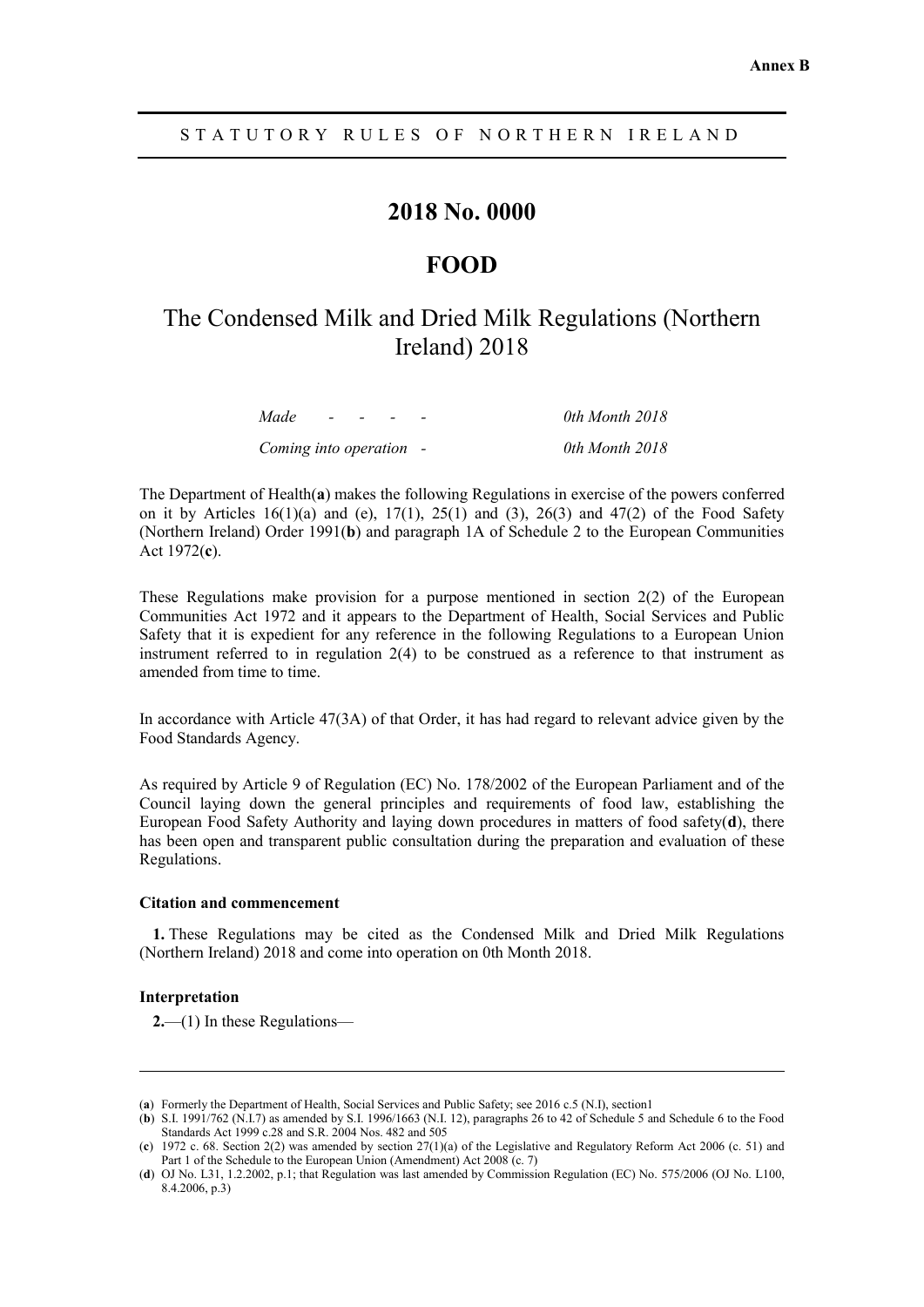"designated product" means any product specified in the third column of the table in Schedule 1 (as read with the Notes to that Schedule) ready for delivery to a final consumer or to a mass caterer;

"the Order" means the Food Safety (Northern Ireland) Order 1991;

"partly dehydrated milk" means the liquid product, whether or not sweetened, obtained by the partial removal of water from milk, wholly or partly skimmed milk or a mixture of these products and includes such a product to which cream or totally dehydrated milk (or both) has been added, provided that the addition of totally dehydrated milk does not exceed, in the finished product, 25% of total milk solids;

"reserved description", as respects any designated product, means any description specified in relation to that product in the first column of the table in Schedule 1 or any alternative description permitted by Schedule 2;

"sell" includes offer or expose for sale or have in possession for sale;

"totally dehydrated milk" means the solid product, where the water content does not exceed 5% by weight of the finished product, obtained by removal of water from milk, wholly or partly skimmed milk, cream or a mixture of those products; and

"total milk solids" means all the constituents of milk other than water, including milk fat, the constituents other than milk fat being present in their natural proportions.

(2) In this regulation, "final consumer" means any person who buys otherwise than for—

- (a) resale;
- (b) a mass caterer;
- (c) a manufacturing business.

(3) In this regulation, "mass caterer" means a restaurant, canteen, club, public house, school, hospital or similar establishment (including a vehicle or a fixed or mobile stall) where, in the course of a business, food is prepared for delivery to the final consumer and is ready for consumption without further preparation and, for the purposes of this definition, "preparation" includes manufacture and any form of processing or treatment.

(4) In these Regulations, references to the following European instruments and Annex are references to those instruments and that Annex as amended from time to time—

- (a) Regulation (EC) No 1333/2008 of the European Parliament and of the Council on food additives(**a**);
- (b) Regulation (EC) No 1925/2006 of the European Parliament and of the Council on the addition of vitamins and minerals and of certain other substances to foods(**b**);
- (c) First Commission Directive 79/1067/EEC laying down Community methods of analysis for testing certain partly or wholly dehydrated preserved milk for human consumption(**c**);
- (d) the Annex to First Commission Directive 87/524/EEC laying down Community methods of sampling for chemical analysis for the monitoring of preserved milk products(**d**).

(5) The Interpretation Act (Northern Ireland) 1954(**e**) applies to these regulations as it applies to an Act of the Assembly.

#### **Reserved descriptions**

**3.** A person may not sell any food with a label, whether or not attached to or printed on the wrapper or container, which bears, comprises or includes any reserved description, derivative of a reserved description, or a substantially similar word or description unless—

 $\ddot{ }$ 

<sup>(</sup>**a**) OJ No L 354, 31.12.08, p 16, last amended by Commission Regulation (EU) 2017/874 (OJ No L 134, 23.5.17, p 18)

<sup>(</sup>**b**) OJ No L 404, 30.12.06, p 26, last amended by Commission Regulation (EU) 2017/1203 (OJ No L 173, 6.7.17, p 9)

<sup>(</sup>**c**) OJ No L 327, 24.12.79, p 29

<sup>(</sup>**d**) OJ No L 306, 28.10.87, p 24

<sup>(</sup>**e**) 1954 c.33 (N.I)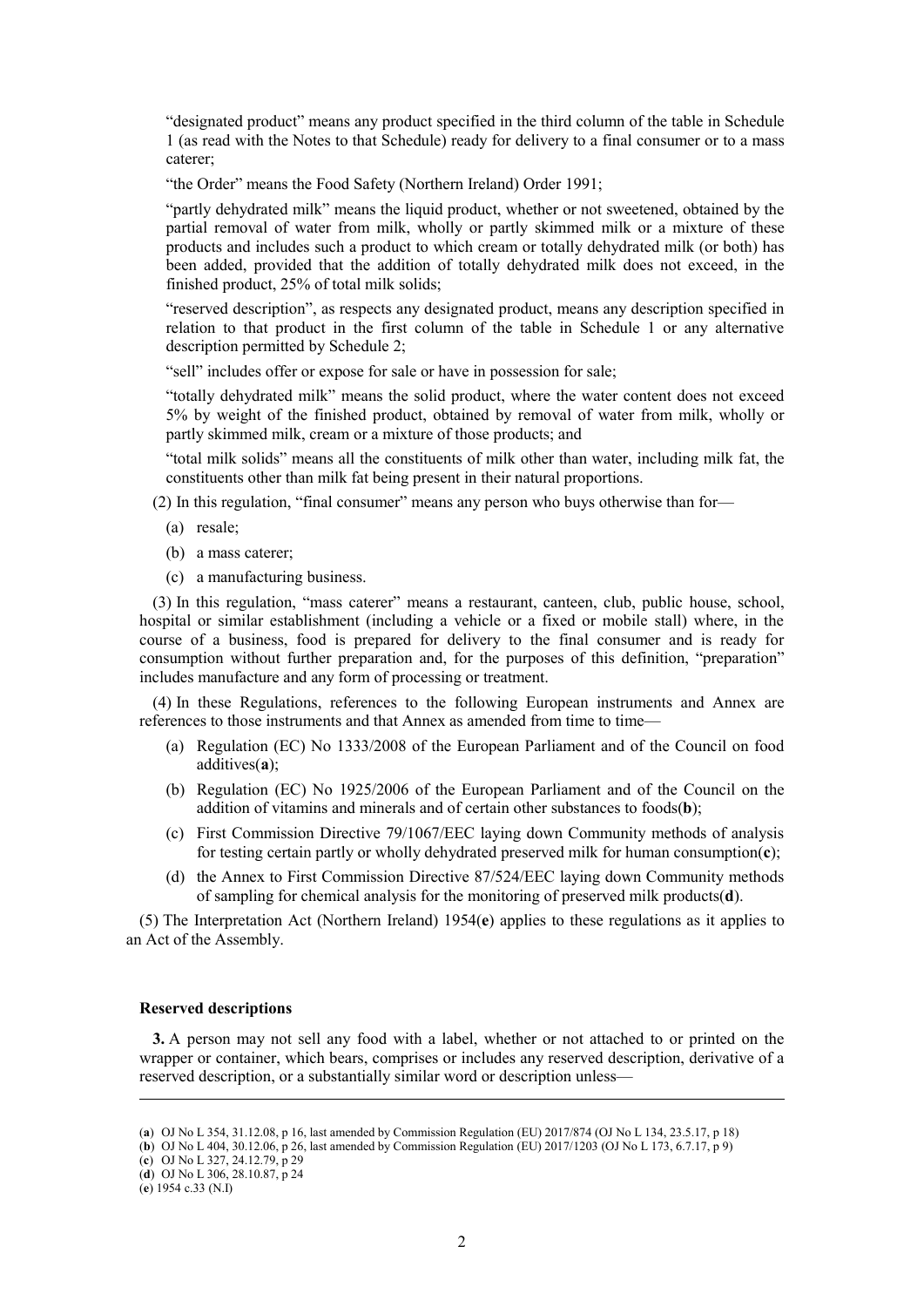- (a) such food is the designated product to which the reserved description relates;
- (b) such description, derivative or word is used in such a context as to indicate explicitly or by clear implication that the substance to which it relates is only an ingredient of that food; or
- (c) such description, derivative or word is used in such a context as to indicate explicitly or by clear implication that such food is not and does not contain a designated product.

#### **Labelling and description**

**4.** A person may not sell any designated product unless it is marked or labelled with the following particulars—

- (a) its reserved description,
- (b) except in the case of the products specified in paragraphs 1(d) and (g) and 2(d) in the table in Schedule 1, the percentage of milk fat, expressed by weight in relation to the finished product,
- (c) in the case of the products specified in paragraph 1 in the table in Schedule 1, the percentage of fat-free dried milk extract, and
- (d) in the case of the products specified in paragraph 2 in the table in Schedule 1—
	- (i) the recommendations as to the method of dilution or reconstitution and the details of the fat content of the product when diluted or reconstituted, and
	- (ii) a statement containing the words "not intended as a food for infants under 12 months".

#### **Manner of marking or labelling**

**5.**—(1) The particulars with which a designated product is required to be marked or labelled by virtue of regulation  $4(1)(b)$  or (c) (or both) must appear near the trade name of the product.

(2) Where designated products weighing less than 20 grams per unit are packed in an outer packaging, the particulars required by regulation 4(1)(b) to (d) may appear on the label or the outer packaging.

#### **Application and modification of provisions of the Order**

**6.** —(1) Article 9(1) and (2) of the Order (improvement notices) apply for the purposes of these Regulations with the modification (in the case of Article 9(1)) set out in Part 1 of Schedule 3 for the purposes of—

- (a) enabling an improvement notice to be served on a person requiring that person to comply with any of the provisions of regulations 3, 4 or 5; and
- (b) making the failure to comply with a notice referred to in sub-paragraph (a) an offence.

(2) The provisions of the Order specified in the first column of the table in Part 2 of Schedule 3 apply, with the modifications specified in column 2 of that table, for the purposes of these Regulations.

(3) Paragraphs (1) and (2) are without prejudice to the application of the Order to these Regulations for purposes other than those specified in paragraph (1).

#### **Enforcement**

**7.** It is the duty of each district council to enforce these Regulations in its area.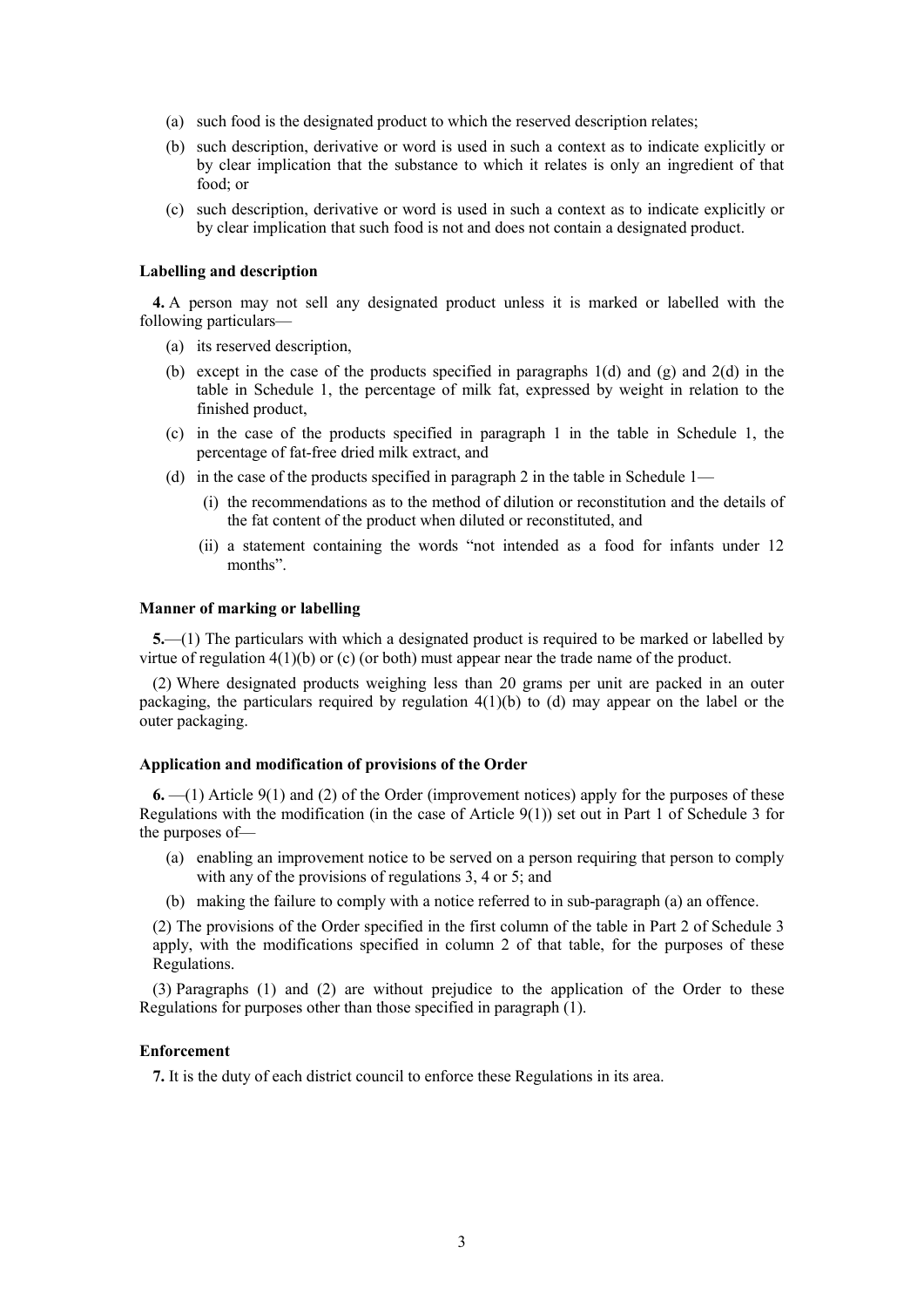#### **Revocations**

**8.** The following Regulations are revoked —

- (a) The Condensed Milk and Dried Milk Regulations (Northern Ireland) 2003 (**a**)
- (b) The Condensed Milk and Dried Milk (Amendment) Regulations (Northern Ireland) 2008(**b**)
- (c) Schedule 7 paragraphs 17 and 18 of the Food Hygiene Regulations (Northern Ireland) 2006(**c**)

Sealed with the Official Seal of the Department of Health on 0th Month 2018.



*Name* A senior officer of the Department of Health

# SCHEDULE 1 Regulation 2(1)

# Partly or wholly dehydrated preserved milk products and their reserved descriptions

| Reserved Description |                                                | <b>Designated Products</b>                                                                                                                                                                                                   |
|----------------------|------------------------------------------------|------------------------------------------------------------------------------------------------------------------------------------------------------------------------------------------------------------------------------|
|                      | 1. Partly dehydrated milk                      |                                                                                                                                                                                                                              |
|                      | -Types of unsweetened condensed milk           |                                                                                                                                                                                                                              |
| (a)                  | Condensed high-fat milk                        | Partly dehydrated milk containing, by weight, not<br>less than 15% fat, and not less than 26.5% total milk<br>solids.                                                                                                        |
| (b)                  | Condensed milk                                 | Partly dehydrated milk containing, by weight, not<br>less than 7.5% fat, and not less than 25% total milk<br>solids.                                                                                                         |
| (c)                  | Condensed, partly skimmed milk                 | Partly dehydrated milk containing, by weight, not<br>more than 1% and less than 7.5% fat, and not less<br>than 20% total milk solids.                                                                                        |
| (d)                  | Condensed skimmed milk                         | Partly dehydrated milk containing, by weight, not<br>more than 1% fat, and not less than 205 total milk<br>solids.                                                                                                           |
|                      | $-Types$ of sweetened condensed milk           |                                                                                                                                                                                                                              |
| (e)                  | Sweetened condensed milk                       | Partly dehydrated milk with an admixture of sucrose<br>(semi-white sugar, white sugar or extra-white sugar)<br>and containing, by weight, not less than 8% fat and<br>not less than 28% total milk solids                    |
| (f)                  | Sweetened condensed,<br>partly<br>skimmed milk | Partly dehydrated milk with an admixture of sucrose<br>(semi-white sugar, white sugar or extra-white sugar)<br>and containing, by weight, not less than 1% and less<br>than 8% fat, and not less than 24% total milk solids. |

**a** S.R. 2003 No.300

**b** S.R. 2008 No.42

**c** S.R. 2006 No.3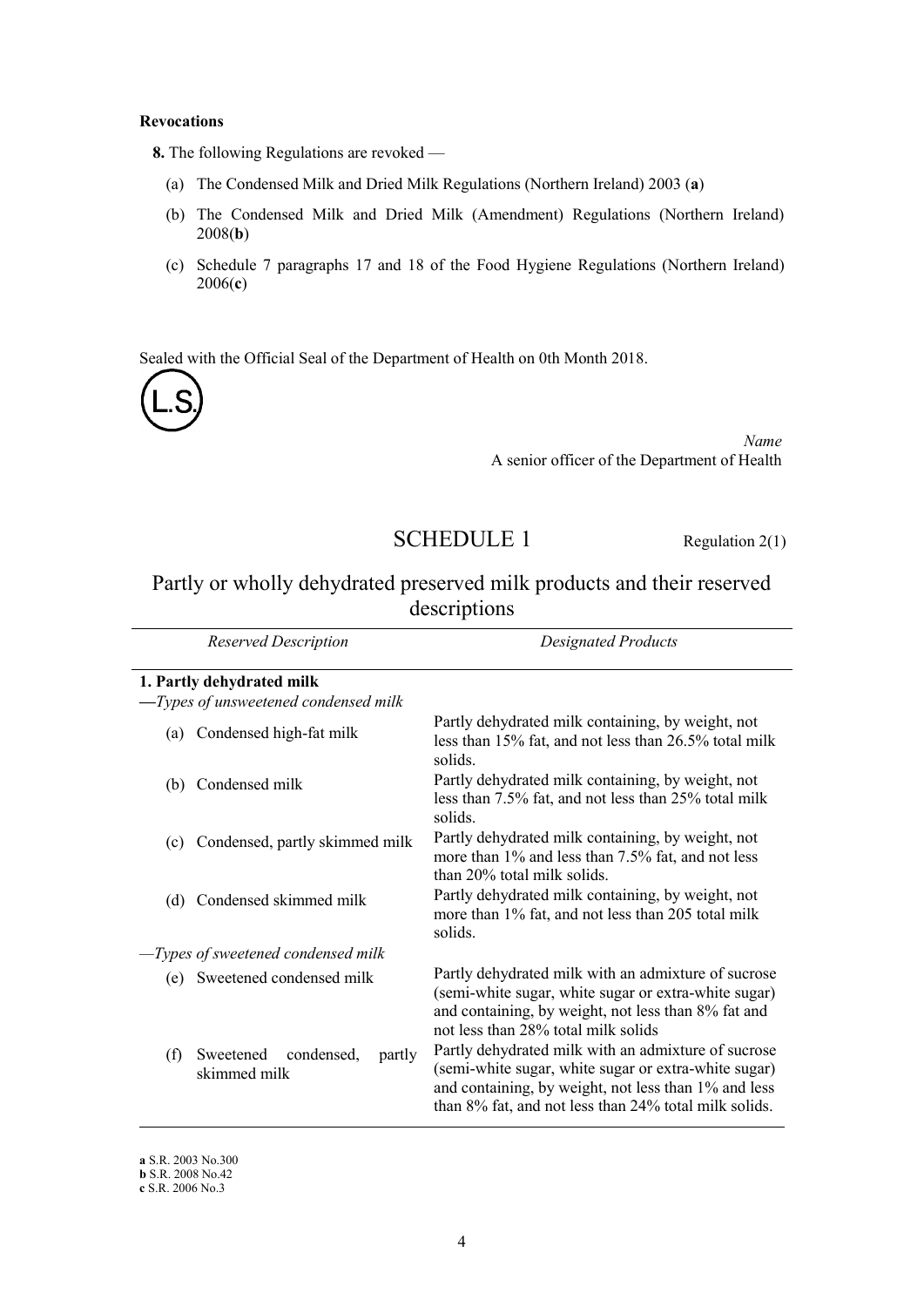| (g) | Sweetened condensed skimmed<br>milk                        | Partly dehydrated milk with an admixture of sucrose<br>(semi-white sugar, white sugar or extra-white sugar)<br>and containing, by weight, not more than 1% fat and<br>not less than 24% total milk solids. |
|-----|------------------------------------------------------------|------------------------------------------------------------------------------------------------------------------------------------------------------------------------------------------------------------|
|     | 2. Totally dehydrated milk                                 |                                                                                                                                                                                                            |
|     | (a) Dried high-fat milk or high-fat<br>milk powder         | Totally dehydrated milk containing, by weight, not<br>less than $42\%$ fat.                                                                                                                                |
|     | (b) Dried whole milk or whole milk<br>powder               | Totally dehydrated milk containing, by weight, not<br>less than $26\%$ and less than $42\%$ fat.                                                                                                           |
| (c) | Dried partly skimmed milk or<br>partly skimmed milk powder | Totally dehydrated milk with a fat content of more<br>than $1.5\%$ and less than 26% by weight.                                                                                                            |
|     | skimmed<br>(d) Dried<br>milk<br>or<br>skimmed-milk powder  | Totally dehydrated milk containing, by weight, not<br>more than $1.5\%$ fat.                                                                                                                               |

#### **Notes**

 $\ddot{ }$ 

**1.**Any designated product may contain—

- (a) any substance permitted pursuant to Regulation (EC) No 1333/2008 of the European Parliament and of the Council on food additives(**a**), and
- (b) vitamins and minerals in accordance with the requirements of Regulation (EC) No 1925/2006(**b**) on the addition of vitamins and minerals and of certain other substances to foods.

**2.** An additional quantity of lactose, not greater than 0.03% by weight of the finished product, may be added in the manufacture of any designated product referred to in paragraph  $1(e)$ , (f) or (g) in the table in this Schedule.

**3.** Without prejudice to Regulation (EC) No 853/2004 of the European Parliament and of the Council laying down specific hygiene rules for food of animal origin(**c**), the preservation of the designated products must be achieved—

- (a) by heat treatment for the products referred to in paragraph  $1(a)$  to (d) in the table in this Schedule;
- (b) by the addition of sucrose for the products referred to in paragraph  $1(e)$  to  $(g)$  in the table in this Schedule; and
- (c) by dehydration for the products referred to in paragraph 2(a) to (d) in the table in this Schedule.

**4.**—(1) Without prejudice to the compositional requirements set out in the table in this Schedule, the protein content of milk may be adjusted to a minimum content of 34% by weight (expressed on fat-free dry matter) by the addition or withdrawal (or both) of milk constituents in such a way as not to alter the ratio of whey protein to casein in the milk being adjusted.

(2) Authorised raw materials for protein adjustment purposes referred to in paragraph (1) are as follows—

- (a) milk retentate, which is the product obtained by concentrating milk protein by ultrafiltration of milk, partly skimmed milk or skimmed milk;
- (b) milk permeate, which is the product obtained by removing milk proteins and milk fat from milk, partly skimmed milk or skimmed milk by ultrafiltration; and

<sup>(</sup>**a**) OJ No L 354 , 31.12.2008, p16, as last amended by Commission Regulation (EU) No 675/2012 (OJ No L 196, 24.7.2012, p52)

<sup>(</sup>**b**) OJ No L 404 , 30.12.2006, p26, as last amended by Commission Regulation (EU) No 1161/2011 (OJ No L 296, 15.11.2011, p29)

<sup>(</sup>**c**) OJ No L 139, 30.4.04, p 55, last amended by Commission Regulation (EU) 2016/355 (OJ No L 67, 12.3.16, p 22)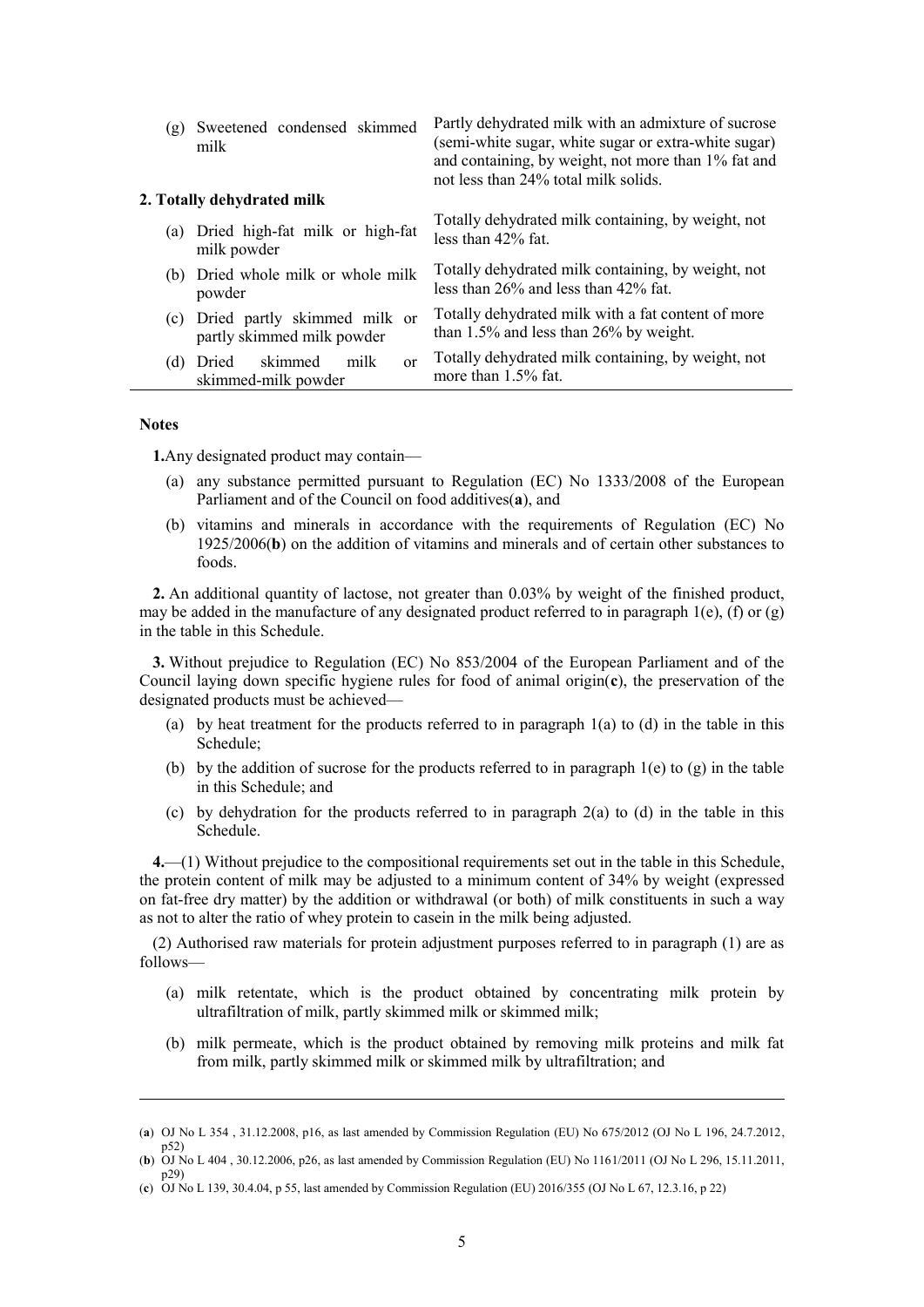(c) lactose, which is a natural constituent of milk normally obtained from whey with an anhydrous lactose content of not less than 99.0% m/m (mass over mass) on a dry basis, and which may be anhydrous or contain one molecule of water of crystallisation or be a mixture of both forms.

**5.** The levels of dry matter, moisture content, fat, sucrose, lactic acid and lactates and phosphatase activity in the designated products must be determined in accordance with the methods set out in First Commission Directive 79/1067/EEC(**a**).

# $\text{SCHEDULE 2}$  Regulation 2(1)

# Permitted alternative descriptions to the reserved descriptions specified in Schedule 1

**1.** The term "evaporated milk" may be used instead of the term "condensed milk" in the case of partly dehydrated milk containing, by weight, at least 9% fat and 31% total milk solids.

**2.** The term "evaporated semi-skimmed milk" may be used instead of the term "condensed partly skimmed milk" in the case of partly dehydrated milk containing, by weight, between 4% and 4.5% fat and not less than 24% total milk solids.

**3.** The term "semi-skimmed milk powder" or dried semi-skimmed milk" may be used instead of the term "dried partly skimmed milk" or "partly skimmed milk-powder" in the case of totally dehydrated milk with a fat content of between 14% and 16%.

# SCHEDULE 3 Regulation 6

## Application and modification of provisions of the Order

# PART 1

### Modification of Article 9(1)

**1.** For Article 9(1) of the Order (improvement notices) substitute—

"(1) If an authorised officer has reasonable grounds for believing that a person is failing to comply with any of regulations 3, 4 or 5 of the Condensed Milk and Dried Milk Regulations (Northern Ireland) 2018, the authorised officer may, by a notice served on that person (in this Order referred to as an "improvement notice")—

- (a) state the officer's grounds for believing that the person is failing to comply with the relevant provision;
- (b) specify the matters which constitute the person's failure so to comply;
- (c) specify the measures which, in the officer's opinion, the person must take in order to secure compliance; and
- (d) require the person to take those measures, or measures that are at least equivalent to them, within such period as may be specified in the notice."

 $\ddot{ }$ 

<sup>(</sup>**a**) OJ No L 327, 24.12.79, p 29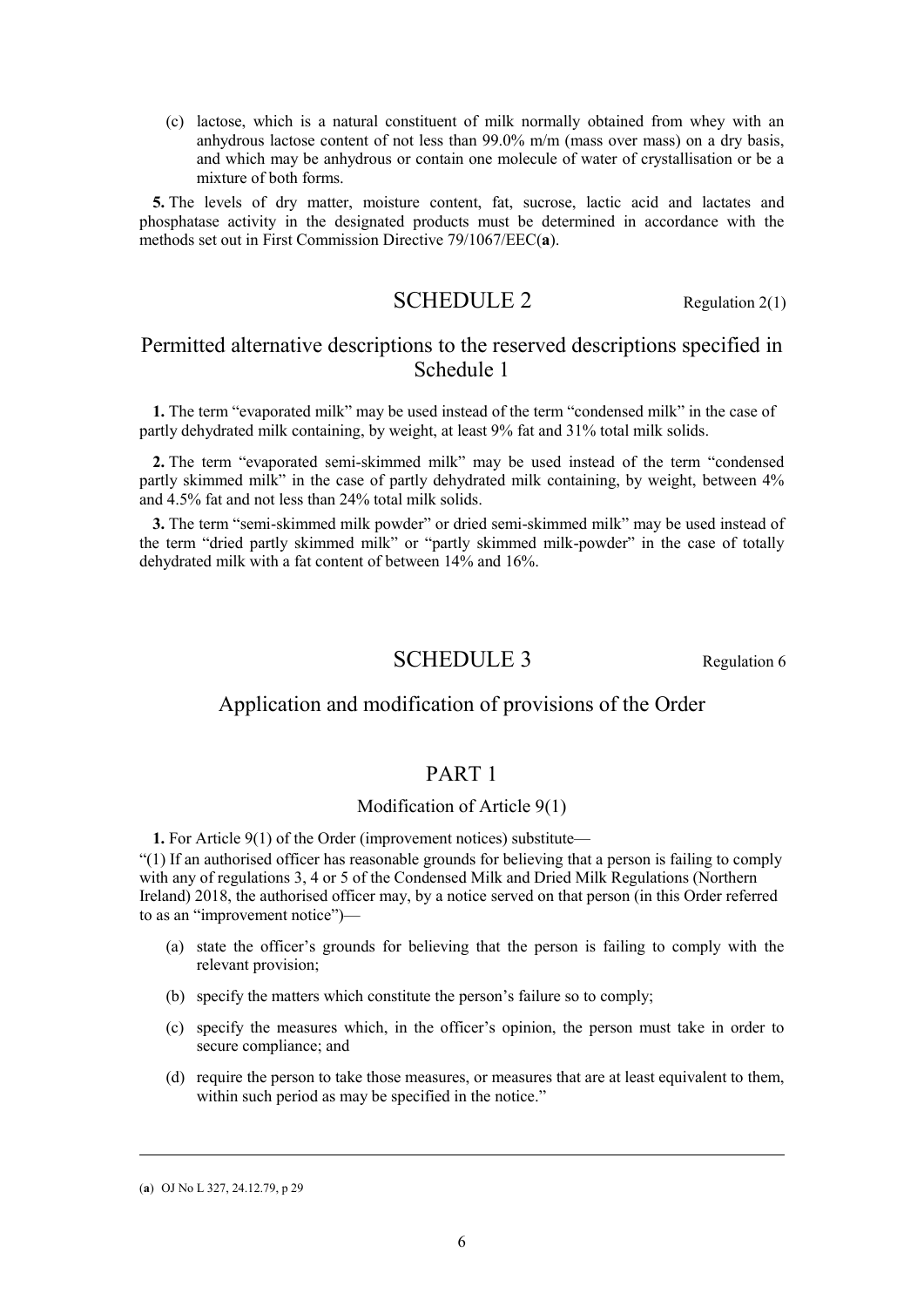# PART 2

|                                                                                                        | Application and modification of other provisions of the Order                                                                                                                                                                                                                                                                                                                                                                                                                                                                                  |
|--------------------------------------------------------------------------------------------------------|------------------------------------------------------------------------------------------------------------------------------------------------------------------------------------------------------------------------------------------------------------------------------------------------------------------------------------------------------------------------------------------------------------------------------------------------------------------------------------------------------------------------------------------------|
| Column 1                                                                                               | Column 2                                                                                                                                                                                                                                                                                                                                                                                                                                                                                                                                       |
| Provision of the Order                                                                                 | Modifications                                                                                                                                                                                                                                                                                                                                                                                                                                                                                                                                  |
| Article 3 (application to<br>food offered as prizes etc.)                                              | For "this Order" substitute "the Condensed Milk and Dried<br>Milk Regulations (Northern Ireland) 2018"                                                                                                                                                                                                                                                                                                                                                                                                                                         |
| Article 4 (presumptions<br>that food intended for<br>human consumption)                                | In paragraph (1), for "this Order" substitute "the Condensed<br>Milk and Dried Milk Regulations (Northern Ireland) 2018".                                                                                                                                                                                                                                                                                                                                                                                                                      |
| Article 19 (offences due to<br>fault of another person)                                                | For "any of the preceding provisions of this Part" substitute<br>"Article $9(2)$ , as applied by regulation 6 and Schedule 3 of the<br>Condensed Milk and Dried Milk Regulations (Northern Ireland)<br>$2018$ .                                                                                                                                                                                                                                                                                                                                |
| Article $20(1)$ and $(5)$<br>(defence of due diligence)                                                | In paragraph $(1)$ , for "any of the preceding provisions of this<br>Part" substitute "Article 9(2), as applied by regulation 6 and<br>Schedule 3 of the Condensed Milk and Dried Milk Regulations<br>(Northern Ireland) 2018,".                                                                                                                                                                                                                                                                                                               |
| Article 30(8) (which<br>relates to evidence of<br>certificates given by a<br>food analyst or examiner) | For "this Order" substitute "the Condensed Milk and Dried<br>Milk Regulations (Northern Ireland) 2018".                                                                                                                                                                                                                                                                                                                                                                                                                                        |
| Article 34 (obstruction etc<br>of officers)                                                            | In paragraph (1), for "this Order" (in each place occurring)<br>substitute "the Condensed Milk and Dried Milk Regulations<br>(Northern Ireland) 2018".                                                                                                                                                                                                                                                                                                                                                                                         |
| Article $36(1)$ and $(2)$<br>(punishment of offences)                                                  | In paragraph $(1)$ , after "Article 34 $(1)$ ", insert, "as applied and<br>modified by regulation 6 of, and Schedule 3 to, the Condensed<br>Milk and Dried Milk Regulations (Northern Ireland) 2018,".<br>After paragraph (1), insert-<br>"(1A) A person guilty of an offence under Article $9(2)$ , as<br>applied by regulation 6 of the Condensed Milk and Dried Milk<br>Regulations (Northern Ireland) 2018, shall be liable, on<br>summary conviction, to a fine not exceeding level 5 on the<br>standard scale.".<br>In paragraph $(2)$ — |
|                                                                                                        | (e) for "any other offence under this Order", substitute "an<br>offence under Article $34(2)$ , as applied by regulation 6<br>of, and Schedule 3 to, the Condensed Milk and Dried<br>Milk Regulations (Northern Ireland) 2018,"; and                                                                                                                                                                                                                                                                                                           |
|                                                                                                        | in paragraph (b), for "the relevant amount", substitute<br>(f)<br>"the statutory maximum".                                                                                                                                                                                                                                                                                                                                                                                                                                                     |
| Article 37 (Appeals)                                                                                   | For paragraph (1) substitute "Any person who is aggrieved by<br>a decision of an authorised officer to serve an improvement<br>notice as applied and modified by regulation 6 and Schedule 3<br>of the Condensed Milk and Dried Milk Regulations (Northern                                                                                                                                                                                                                                                                                     |

## Application and modification of other provisions of the Order

Ireland) 2018 may appeal to a court of summary jurisdiction".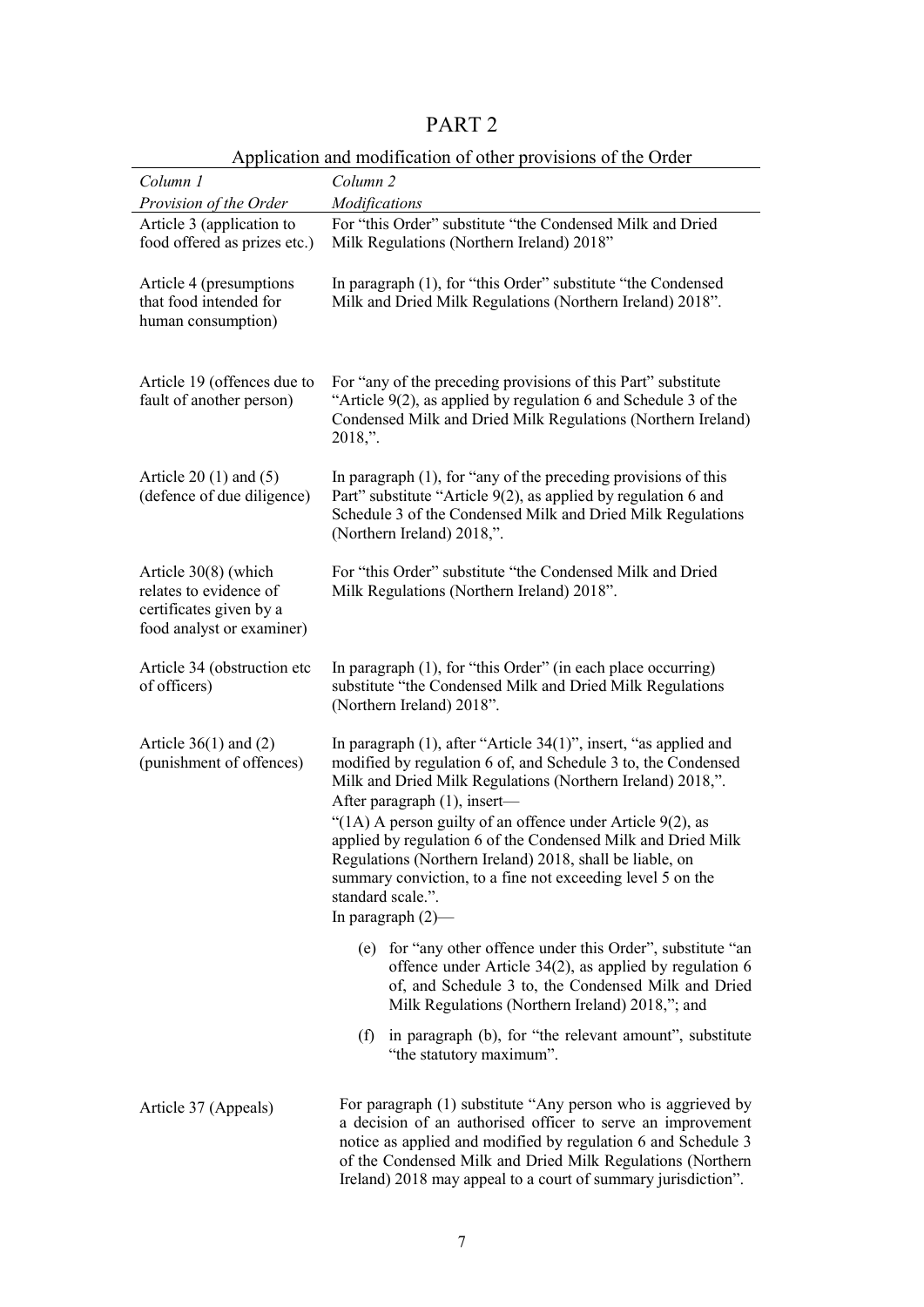Article 38 (Appeals against improvement notices)

In paragraphs (1) and (2), after "improvement notice" insert "as applied by regulation 6 and Schedule 3 of the Condensed Milk and Dried Milk Regulations (Northern Ireland) 2018"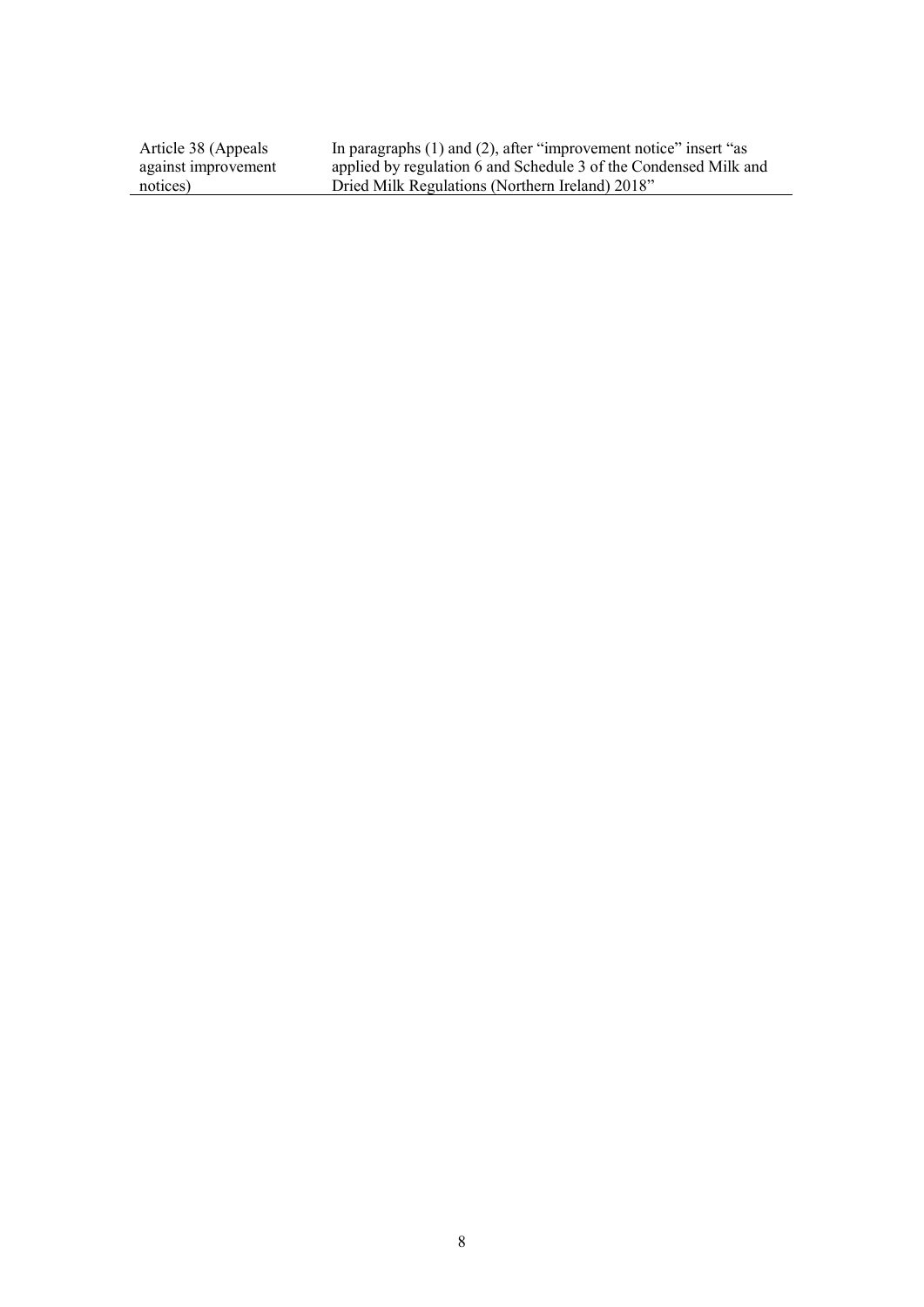## **EXPLANATORY NOTE**

*(This note is not part of the Regulations)*

To be completed after consultation